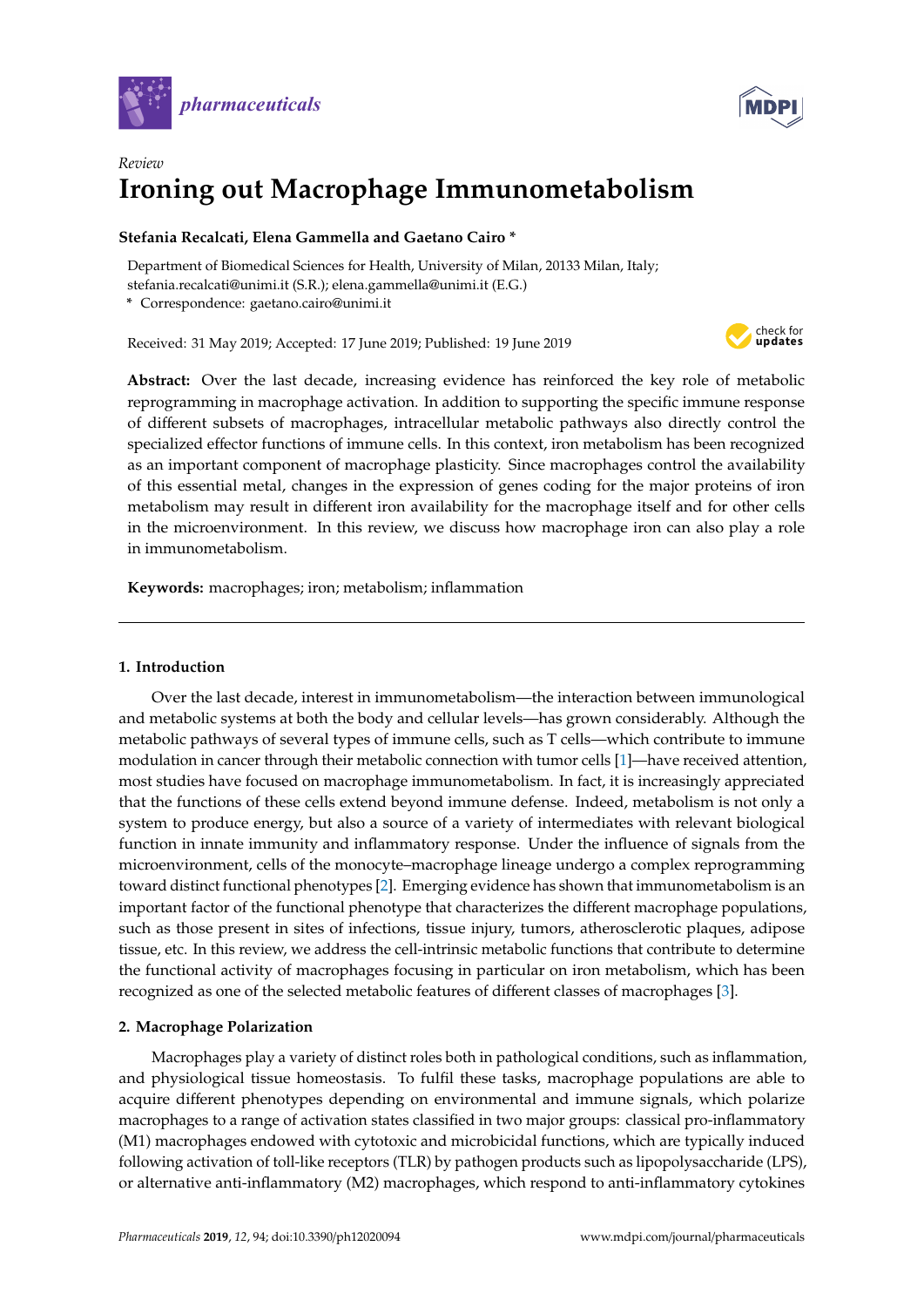like interleukin 4 (IL-4) and are involved in cell growth and tissue remodelling [\[4\]](#page-7-3) (Figure [1\)](#page-1-0). In spite of the oversimplification, this classification faithfully represents the polarization of macrophages in most phenomenological settings. The behaviour and the generality represents the polarization of macrophages in most pathophysiological settings. The behaviour and the gene expression profile of differently polarized pathophysiological settings. The behaviour and the gene expression profile of differently polarized process show considerable differences, but recent studies have shown that several divergences in cellular metabolism also contribute significantly to the diversity of the M1 and M2 populations. notably, the metabolic changes, which are influenced by signals from the microenvironment, in turn Notably, the metabolic changes, which are influenced by signals from the microenvironment, in turn subsets and the specialized functions of macrophage subsets [\[5\]](#page-7-4). In addition, recent studies showed that support the specialized functions of macrophage subsets [5]. In addition, recent studies showed that altering macrophage metabolism can also reshape their functions  $[6]$ . This may offer the possibility to altering macrophage metabolism can also reshape their functions  $[6]$ . This may offer the possibility to exploit metabolic pathways to alter the role of macrophages in a variety of pathologic conditions in which myelomonocytic cells are a key component, such as tumors, obesity, atherosclerosis. component, such as tumors, obesity, atherosclerosis.

<span id="page-1-0"></span>

**Figure 1.** M1 and M2 macrophages represent the extremes of a spectrum. The major properties and functions of polarized macrophages are summarized in the boxes. The differential expression of functions of polarized macrophages are summarized in the boxes. The difference in the boxes. The differential expression of  $\epsilon$ representative molecules and effectors is also shown. representative molecules and effectors is also shown. **Figure 1.** M1 and M2 macrophages represent the extremes of a spectrum. The major properties and

#### **3. Macrophage Diversity and Metabolism**

#### *3.1. Amino Acid Metabolism*

*3.1. Amino Acid Metabolism*  Macrophage plasticity includes changes in amino acid metabolism (Figure [1\)](#page-1-0); in fact, a well-known distinctive feature of M1 macrophages is the inducible conversion of arginine into nitric oxide (NO), a reactive compound important for microbial killing. Conversely, arginase-dependent metabolism of arginine in M2 cells on the one hand depletes arginine required for NO synthesis in macrophages and for T cell immunity  $[7]$ ; on the other hand leads to the production of ornithine, thus possibly contrib[u](#page-7-4)ting to collagen synthesis, consistent with the healing function of M2 [3,5].

The metabolism of tryptophan which can be converted in different compounds along two main pathways represents another example of the connection between immune function and amino acid metabolism. Tryptophan can be metabolized by the heme-containing indoleamine 2,3-dioxygenase 1 (IDO1) or tryptophan mono-oxygenase: IDO1 catalyzes the initial reaction of the pathway that transforms tryptophan into kynurenine, a product that exerts major immunosuppressive effects by inhibiting T cell immunity and impairing chemotaxis of neutrophils [7] (Figure 2). IDO1 can be induced in several types of myeloid cells, including macrophages [8], in response to stimulation of innate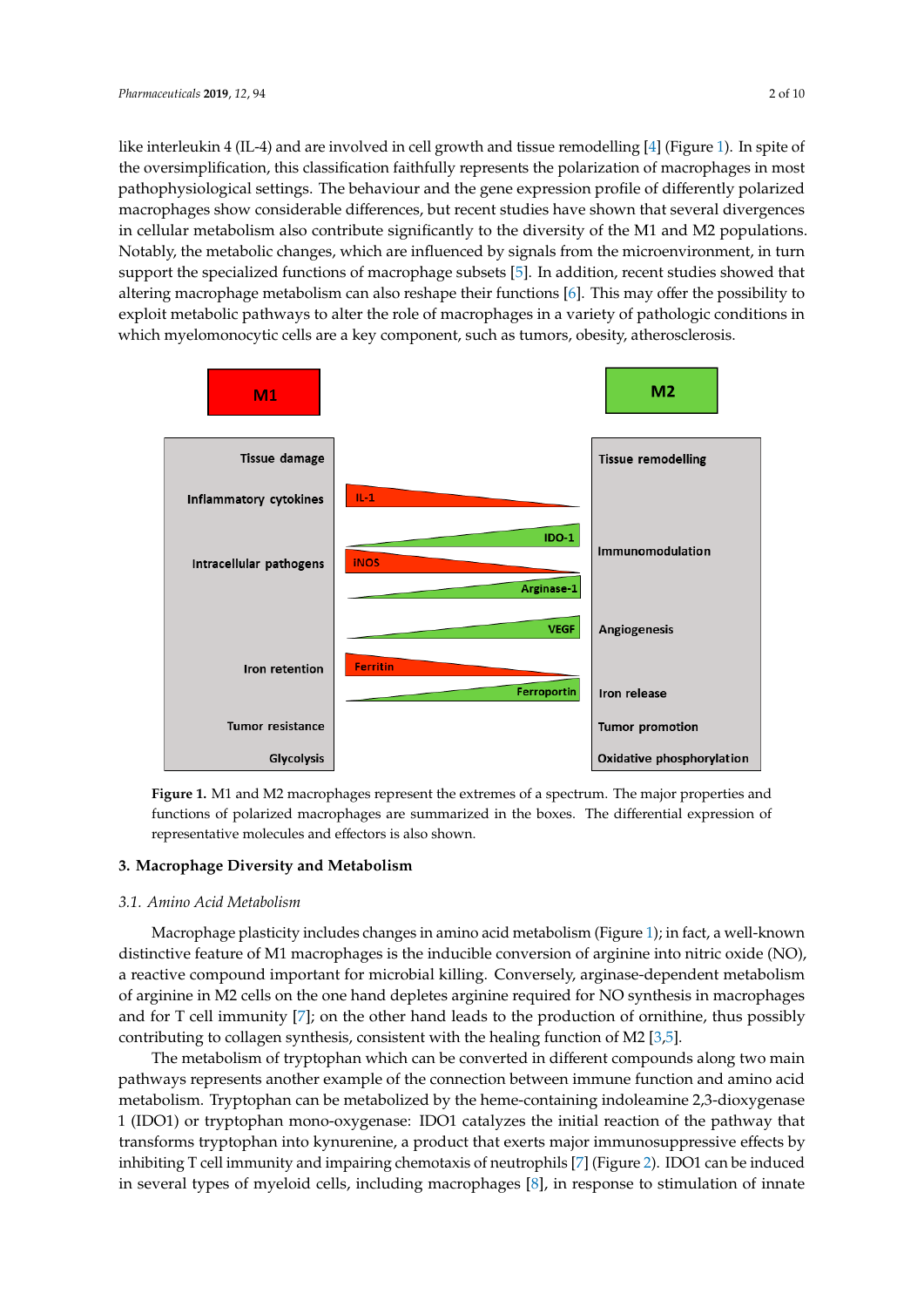immunity [\[9\]](#page-7-8). The immunosuppressive activity of IDO1, which is also considered a marker of M2 polarization, has been ascribed to its ability to deplete the microenvironmental tryptophan pools for<br>Taulor in the argle of the production of the production of the argle of the argle of the argle of the argle of T cells while favoring the accumulation of kynurenine and the production of ligands for the aryl hydrocarbon receptor with ensuing synthesis of pro-inflammatory cytokines [\[10\]](#page-7-9). Consistent with the inhibitory role of kynurenine, lack of tetrahydrobiopterine (BH4), which is a cofactor for tryptophan metaboli<br>T cells in T cells in T cells in T cells in T cells in T cells in T cells in T cells in T cells in T cells in mono-oxygenase, favored tryptophan metabolism by IDO1, thus repressing T cells proliferation and<br>. impairing mitochondrial respiration and energy production [\[11\]](#page-7-10). innate immunity [9]. The immunosuppressive activity of IDO1, which is also considered a marker of munitumy [7]. The minitum suppressive activity of IDOT, which is also considered a market of M2

<span id="page-2-0"></span>

**Figure 2.** Schematic diagram of different tryptophan metabolism pathways. According to results  $\mathbf{F} = \mathbf{F} \cdot \mathbf{F} \cdot \mathbf{F} \cdot \mathbf{F} \cdot \mathbf{F} \cdot \mathbf{F} \cdot \mathbf{F} \cdot \mathbf{F} \cdot \mathbf{F} \cdot \mathbf{F} \cdot \mathbf{F} \cdot \mathbf{F} \cdot \mathbf{F} \cdot \mathbf{F} \cdot \mathbf{F}$ found in T cells lacking tetrahydrobiopterin (BH4) (see text), it is conceivable that the conversion of tryptophan by tryptophan mono-oxygenase results in high iron levels and efficient mitochondrial  $t_{\rm F}$  tryptophan by tryptophan mono-oxygenase results in high iron levels and effective  $\frac{1}{2}$ activity, whereas the kynurenine pathway initiated by IDO1 activity leads to the formation of the activity, whereas the kynurenine pathway initiated by IDO1 activity leads to the formation of the iron chelator picolinic acid. found in T cells lacking tetrahydrobiopterin (BH4) (see text), it is conceivable that the conversion of

#### *3.2. Glucose Metabolism*

*3.2. Glucose Metabolism*  been used to define macrophages subsets, but recently a growing interest highlighted the role of glucose metabolism in this co[nte](#page-7-11)xt (reviewed in Reference [12–14]) (Figure [1\)](#page-1-0). M1 macrophages produce ATP mainly through aerobic glycolysis, i.e., the metabolism of glucose to lactate despite oxygen availability. Reactive oxygen species-mediated hypoxia inducible factor 1 α (HIF1α) induction results in glycolysis upregulation [\[15\]](#page-7-13). This pathway is less efficient in generating ATP than the mitochondrial respiration, but it allows the cells to generate building blocks needed for the synthesis of nucleotides, amino acids and lipids. Moreover, the higher levels of glucose 6-phosphate generated by increased glycolysis can stimulate the pentose phosphate pathway, thus also providing more of the reduced form of nicotinamide adenine dinucleotide phosphate (NADPH), a key cofactor for a variety of biosynthetic processes, including lipid synthesis. Therefore, M1 macrophages adapt their energy metabolism to secure enough ATP, while also supporting biosynthetic functions needed to sustain proliferation and synthesis of cell structures and inflammatory molecules. At the same time, the other metabolic process observed in M1 macrophages is the inhibition of mitochondrial oxidative phosphorylation [\[12\]](#page-7-11). This is attained by suppressing the tricarboxylic acid (TCA) cycle at two distinct levels, with concomitant generation of intermediates that are used for protein and lipid synthesis. The block of isocitrate dehydrogenase (IDH) results in the accumulation of acetyl CoA and citrate, which is then exported from the mitochondria to the cytosol where it can be converted by acetyl-CoAcarboxylase (ACC) to malonyl-CoA, which is then used to synthesize fatty acids, important precursors for the expansion of membranes, such as the endoplasmic reticulum. Suppression of succinate dehydrogenase (SDH) is obtained through a recently discovered pathway based on The differences in amino acid metabolism described above are well-known and have long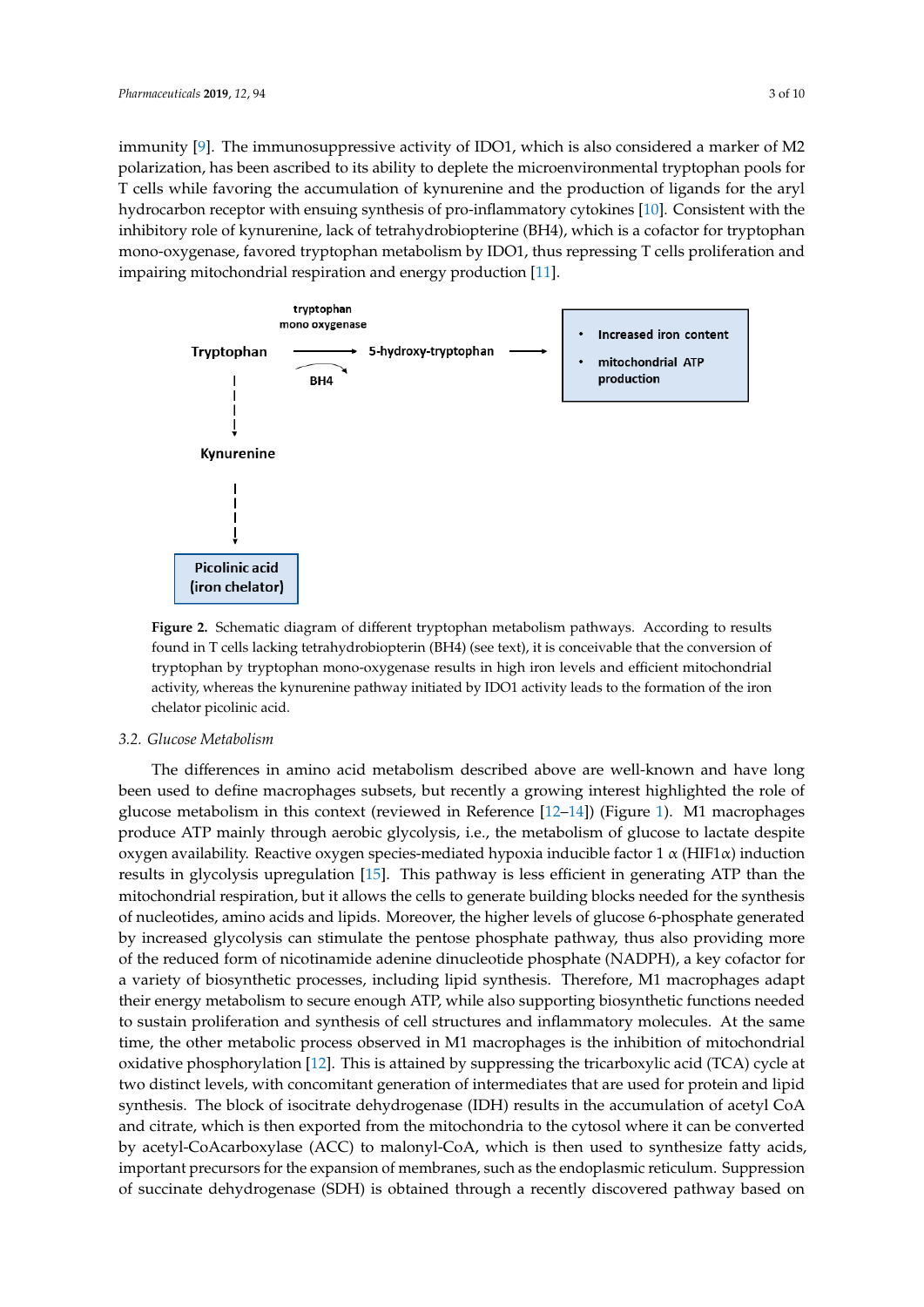TLR4-mediated induction of *cis*-aconitic acid decarboxylase/immune-responsive gene 1 (CAD/Irg1), an enzyme that drives the conversion of cis-aconitate, the intermediate between citrate and isocitrate in the TCA cycle, to itaconate, a metabolite possessing both anti-inflammatory and anti-microbial properties [\[16\]](#page-7-14) (Figure [3\)](#page-3-0). It has been shown that itaconate, known as industrial polymer since almost a century [\[17\]](#page-7-15), inhibits SDH activity, thereby decreasing fumarate production. Since SDH is also a component of the complex II of the electron transport chain, induction of CAD/Irg1 activity affects two key steps of cellular oxidative energy production. Moreover, by inhibiting the prolyl hydroxylases involved in HIF1 $\alpha$  degradation pathway, succinate accumulation may concur to the induction of glycolysis reported above. The latter effect is also achieved by itaconate-mediated repression of fatty acid biosynthesis from glucose. Interestingly, itaconate is also endowed with antimicrobial properties against a variety of microorganisms, as it is transported from the mitochondria, where CAD/Irg1 is located, to phagosomes in which it inhibits microbial isocitrate lyase, an enzyme involved in the glyoxylate pathway required for survival when glucose availability is limited [\[16\]](#page-7-14). Itaconate is also secreted [\[17\]](#page-7-15), as revealed by its presence in serum, and hence it also traverses the cytoplasm. Therefore, mitochondrial or cytosolic itaconate might play regulatory roles while phagosomal and extracellular itaconate participates in anti-microbial action. A recent study [\[18\]](#page-8-0) reported that the activity of one isoform (BCAT1) of branched chain aminotransferases, multi-level regulators of the TCA cycle and oxidative phosphorylation, is required for itaconate production and metabolic reprogramming in human macrophages, thus showing the interaction of different nutrient metabolism (amino acids and glucose) in pro-inflammatory macrophage function.

<span id="page-3-0"></span>

produced under inflammatory condition like nitric oxide (NO) can target the iron-sulfur cluster and n<br>alter aconitase activity, thus affecting the amount of cis-aconitate available for the decarboxylating activity of CAD/Irg1 and the production of itaconate. **Figure 3.** Alternative pathways of cis-aconitate metabolism. Iron availability and reactive molecules

activity of  $\mathcal{L}$  and the production of itaconate.

evidence that metabolic pathways of M1 macrophages contribute specifically to their pro-inflammatory role. Moreover, metabolites can also be employed as immunoregulators in order to control the extent and duration of the inflammatory response. For example, the lactate produced by activated M1 macrophages through glycolysis accumulate and exerts an immunosuppressive function by stimulating Notably, the link between macrophage metabolism and functionality is underlined by the

iNOS restored mitochondrial ATP production through oxidative metabolism in M1 macrophages.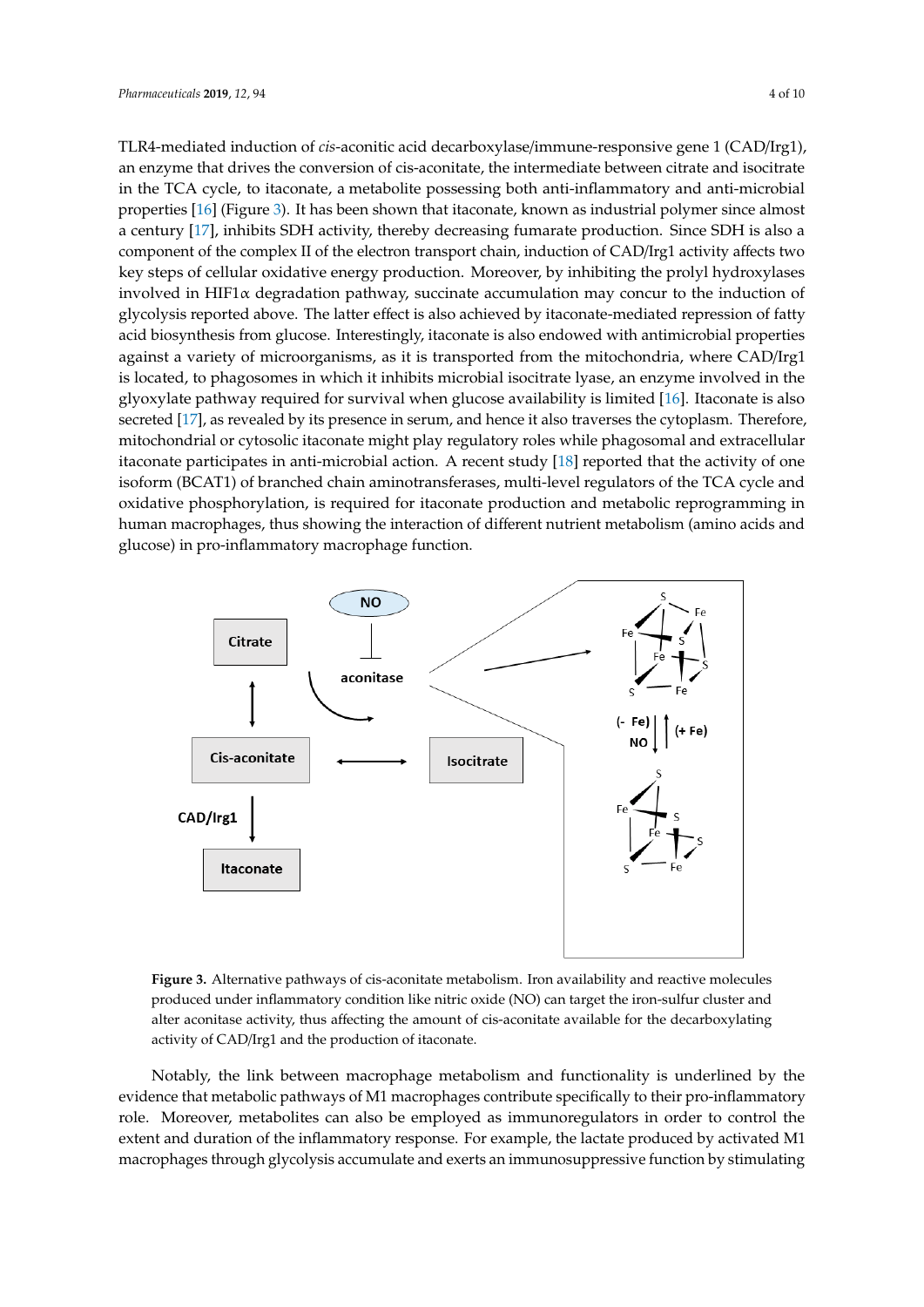M2 polarization of macrophages. Interestingly, lactate appears to be one of the factors produced by tumor cells that promote the formation of M2-like tumor associated macrophages (TAM) [\[19\]](#page-8-1).

On the other hand, M2 cells show high levels of oxidative phosphorylation and mitochondrial activity. The TCA cycle is fueled by consumption of fatty acids undergoing beta oxidation and also by glutamine utilization to form α-ketoglutarate. To support these reactions, mitochondrial biogenesis is also induced. Interestingly, the key metabolic regulator mechanistic target of rapamycin (mTOR) is involved also in macrophage metabolism and activation. In fact, inducers of M2 polarization like IL-4 signal through the mTOR pathway to promote fatty acid oxidation (FAO) and glucose consumption for oxidative phosphorylation, two metabolic changes that are critical for macrophage alternative activation [\[20\]](#page-8-2). A recent study has demonstrated that upregulating FAO in macrophages of hypercholesterolemic mice via miR-33 inhibition drives macrophages toward an M2 state and reduces atherosclerosis [\[21\]](#page-8-3). This study emphasizes how metabolic reprogramming of macrophages can influence disease outcome.

The anti-inflammatory and pro-resolving function of M2 macrophages is involved also in efferocytosis, the process by which apoptotic cells are cleared by phagocytes, primarily resident macrophages. Recent findings have shown that two distinct metabolic pathways are required to prevent unwanted inflammation and promote repair by creating an anti-inflammatory tissue environment. One study showed the importance of glycolysis and lactate release [\[22\]](#page-8-4), whereas Zhang et al. [\[23\]](#page-8-5) described how FAO starts a mechanism leading to the production of anti-inflammatory IL-10. These results indicate that macrophages adopt separate but converging mechanisms to alter their metabolism and thus drive an anti-inflammatory response.

Amino acid and glucose metabolism are linked in reprogramming macrophage function. In fact, recent findings have shown that NO also impacts on mitochondrial cell bioenergetic pathways, probably thanks to its reactivity against iron-containing Fe-S clusters and heme moieties that are present in several proteins of the electron transport chain and TCA cycle. In fact, knock down of iNOS restored mitochondrial ATP production through oxidative metabolism in M1 macrophages. These forces activated macrophages to bring in glucose and use glycolytic metabolism to produce energy [\[12\]](#page-7-11). Notably, both the accumulation of citrate described above and the generation of glucose 6-phosphate by glycolysis, with consequent stimulation of the pentose phosphate pathway, favor NO production, thereby inducing a feedforward loop of inflammatory activation.

Despite our increased understanding of macrophage immunometabolism as an important determinant of the pathophysiological conditions in which macrophages are involved, it should be kept in mind that several issues remain to be explored and clarified. Some of the major challenges and concerns are reported below. In the same way as the distinction of M1 and M2 macrophages between pro- and anti-inflammatory, respectively, is an oversimplification, also describing their metabolism as glycolytic or depending on oxidative phosphorylation does not reflect the variety of phenotypes and metabolic profiles that can be obtained by in vitro exposure to different stimuli or, even more, to the distinct macrophage subsets occurring in vivo. An example of the diverse effects on metabolism of different M1 polarizing stimuli is represented by the response of mitochondrial metabolism to LPS, which is downregulated in bone marrow-derived macrophages and upregulated in peritoneal macrophages, despite a similarly strong inflammatory response [\[24\]](#page-8-6). Another striking example is provided by TAM, which are usually considered M2-like but show a glycolytic metabolism similar to that of in vitro polarized M1 cells (discussed in Reference [\[14\]](#page-7-12)). Moreover, IRG1-itaconic acid production, which is typical of M1 cells, has been shown to be linked to the modulation of M2-like macrophage polarization in the revascularization of ischaemic muscle [\[25\]](#page-8-7). It should be also kept in mind that most studies investigating immunometabolism were performed in mouse models and in several instances the maintenance of the observed effects in humans remains to be investigated and demonstrated. Indeed, several differences exist between mouse and human macrophages, such as the inability of human macrophages to produce significant amounts of a key regulator of metabolic reprogramming like NO.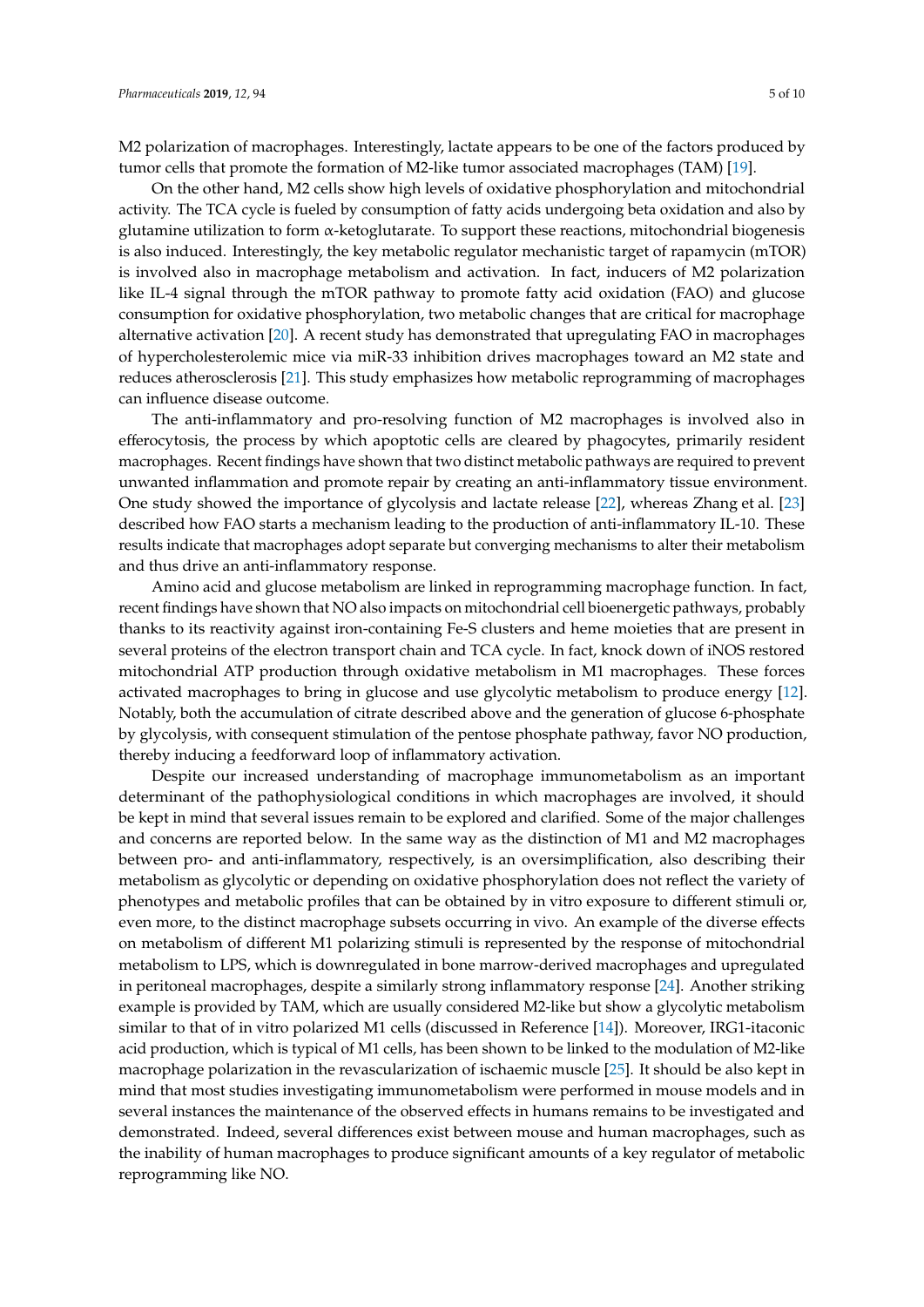Iron is a redox-active metal required for the activity of essential enzymes involved in a variety of cellular functions, but excess iron is potentially toxic as a catalyst of oxidative stress. Therefore, the appropriate iron concentration in the cells and organisms is homeostatically maintained by several mechanisms. The role of macrophages in iron metabolism has been covered extensively in this Special Issue [\[26\]](#page-8-8). At the systemic level, macrophages are key regulators of iron trafficking [\[27,](#page-8-9)[28\]](#page-8-10). Spi-C-dependent splenic reticuloendothelial cells clear senescent erythrocytes and release iron back to circulation, thus providing iron needed for erythroid precursors proliferation and hemoglobin synthesis [\[29\]](#page-8-11). On the other hand, iron sequestration by pro-inflammatory macrophages represents a recognized and efficient bacteriostatic response [\[30,](#page-8-12)[31\]](#page-8-13). Moreover, iron is required for hemoproteins essential for macrophage activity in inflammation, such as NADPH oxidase 2, cyclooxygenases 1 and 2, inducible nitric oxide synthase, etc. [\[29\]](#page-8-11). Consistent with their different functions in homeostatic and inflammatory conditions, polarized macrophages also show a distinct expression of genes involved in iron homeostasis [\[28](#page-8-10)[,32\]](#page-8-14), in which M1 cells withhold iron whereas M2 are prone to iron release to tissues (Figure [1\)](#page-1-0). High expression of the iron storage protein ferritin correlates with iron retention by in vitro polarized M1 macrophages. On the other hand, alternatively activated M2 macrophages show an elevated capacity for CD163-dependent uptake and heme oxygenase-mediated catabolism of heme-associated iron, as well as high expression of ferroportin (FPN), the only known mammalian iron exporter [\[33\]](#page-8-15). This FPN-mediated sustained iron release may significantly contribute to the role of M2 macrophages in various pathophysiological conditions, such as tissue repair, and also tumor growth [\[28\]](#page-8-10), as TAM acquire a M2-like phenotype [\[34\]](#page-8-16). However, the effect of iron on TAM polarization remains to be fully understood. In fact, it has been shown that high doses of iron can shift TAM, which usually have a pro-tumor activity, to the anti-tumor M1 phenotype [\[35\]](#page-8-17). Conversely, it has been described that an intracellular iron-chelator can switch TAM from their iron-release phenotype toward iron storage [\[36\]](#page-8-18). In this context, it is interesting that TAM macrophages can also be a source of extracellular ferritin in the tumor microenvironment and ferritin was able to stimulate the growth of cancer cells in an iron-independent way, at least in vitro [\[37\]](#page-8-19).

Moreover, we recently demonstrated that macrophage FPN-dependent supply of iron to the microenvironment is necessary for stromal and parenchymal cells multiplication, differentiation and activity, both in the physiological context of hair follicle growth and in the pathophysiological setting of wound healing, two conditions sharing many similarities including fast cell replication [\[38\]](#page-8-20). In fact, loss of macrophage FPN causes hair follicle alterations and alopecia by inhibiting the proliferation of neighbouring hair follicle cells. Similarly, iron retention in macrophages delayed wound healing in mice lacking FPN in macrophages by affecting stromal cells proliferation, blood and lymphatic vessels formation and fibrogenesis. These findings indicated that iron should be included in the list of trophic mediators produced by macrophages that are required for tissue homeostasis and repair. Although in these settings iron retention in macrophages had no impact on the inflammatory processes accompanying wound healing [\[38\]](#page-8-20), other studies suggested that under conditions of massive iron deposition caused by hemolysis iron accumulation in macrophages can activate them to a pro-inflammatory M1 phenotype [\[39](#page-9-0)[–41\]](#page-9-1). The conflicting results may be related to the amount of iron stored as well as to the exposure to different iron sources, as heme iron is highly toxic [\[42\]](#page-9-2).

#### **5. Macrophage Iron and Immunometabolism**

The differences in iron metabolism existing in the various macrophage subsets can be relevant also for immunometabolism. As reported above, in pro-inflammatory macrophages CAD/Irg1 decarboxylates cis-aconitate to generate itaconate, a compound with antimicrobial functions [\[16,](#page-7-14)[17\]](#page-7-15). Cis-aconitate, an intermediate in the conversion of citrate to isocitrate, is the substrate of both mitochondrial and cytosolic aconitases. The latter represents an alternative form of iron-regulatory protein 1 (IRP1), an RNA-binding protein which controls the synthesis of proteins involved in intracellular iron usage, storage or transport [\[43\]](#page-9-3). The availability of iron to assemble the iron-sulfur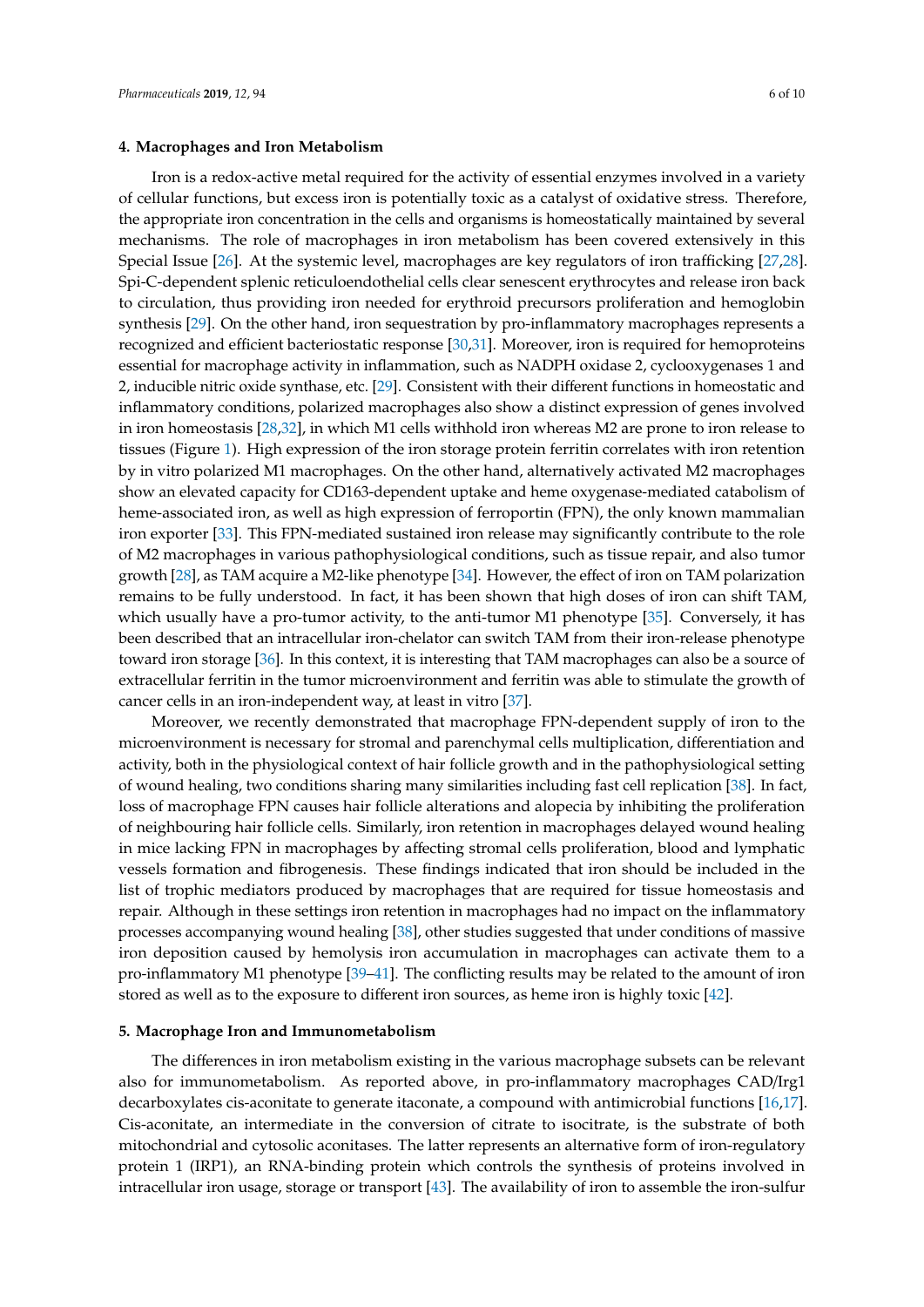shown that in macrophages NO is able to induce concomitant inactivation of cytosolic aconitase and activation of IRP1, attributable to disassembly of the Fe-S cluster [\[45\]](#page-9-5). This switch should result in cis-aconitate accumulation and increased availability of this substrate to CAD/Irg1-mediated conversion to itaconate. Therefore, this process could represent a still unexplored pathway used by NO-producing inflammatory macrophages to favor the generation of an antimicrobial compound. In addition, by targeting iron-sulfur clusters the generation of NO can also affect macrophage metabolic activities [\[46\]](#page-9-6). In fact, in Toll-like receptor-activated mouse macrophages, NO-mediated damage to iron-sulfur proteins compromises mitochondrial oxidative metabolism and thus constitutes an additional mechanism contributing to the shift toward the glycolytic pathway that characterizes M1 cells. Notably, genes involved in iron-sulfur cluster biogenesis, such as ISCU and NSF1, were found to be preferentially expressed in M2 polarized human macrophages [\[32\]](#page-8-14), which rely on mitochondrial oxidative phosphorylation for energy production. In the same context, by influencing the formation of the iron-sulfur cluster of mitochondrial aconitase, iron availability in the mitochondria could determine whether cis-aconitate is decarboxylated by CAD/Irg1 or converted to isocitrate by aconitase (Figure [3\)](#page-3-0).

Iron may be involved also in amino acid catabolism. Tryptophan mono-oxygenase-mediated tryptophan metabolism contributes to maintain high iron levels and efficient mitochondrial respiration [\[11\]](#page-7-10), whereas tryptophan degradation by IDO1 through the kynurenine pathway leads to formation of picolinic acid, which is an iron chelator [\[47\]](#page-9-7) (Figure [2\)](#page-2-0). By depleting the cells of iron, which is essential for enzymes involved in DNA synthesis like ribonucleotide reductase [\[48\]](#page-9-8), iron sequestration by picolinic acid may contribute to the immunosuppressive activity of the kynurenine pathway, which impairs T cells proliferation and activity [\[49\]](#page-9-9). Moreover, the ability of picolinic acid to amplify IFN-γ-mediated NO production in macrophages, an event connecting arginine and tryptophan metabolism [\[50\]](#page-9-10), may depend on the induction of nitric oxide synthase (NOS) mRNA expression by the hypoxia inducible transcription factor (HIF), which is also induced by iron deficiency [\[51\]](#page-9-11). Therefore, iron may contribute to the immunosuppressive activity that renders IDO1 an interesting target of pharmacological inhibitors for cancer therapy [\[52\]](#page-9-12).

A link between metabolic, inflammatory, and iron-regulatory pathways has been provided by evidence showing that mTOR regulates iron homeostasis by decreasing transferrin receptor (TfR1) stability and hence iron uptake. mTOR activates tristetraprolin (TTP), a protein involved in suppression of immune responses, which binds to TfR1 mRNA and enhances its degradation [\[53\]](#page-9-13). At the same time, TTP, which is induced by iron deficiency, promotes downregulation of iron-requiring genes, in particular those coding for mitochondrial proteins involved in energy production, thus facilitating survival when iron is scarce. Although these results were found in fibroblasts and myoblasts, it is tempting to speculate that a similar process can occur in macrophages, consistent with the demonstration that metabolic reprogramming mediated by the mTOR pathway is required for macrophage alternative activation [\[20\]](#page-8-2).

Another example of the interaction between iron and immunometabolism was provided by the comparison of differences in gene expression profiles between mouse non-activated bone marrow-derived macrophages and non-activated peritoneal macrophages, which highlighted a differential expression of genes involved in heme biosynthesis [\[24\]](#page-8-6), thus confirming a previous observation in human in vitro polarized macrophages [\[32\]](#page-8-14).

#### **6. Concluding Remarks**

Recent advances in the availability of molecular and biochemical methods have highlighted that intracellular metabolic pathways control the effector functions of macrophages, as exemplified by the distinct metabolic signature of differently polarized macrophages, which show significant differences in pathways of energy production, amino acid metabolism and iron homeostasis. These processes are intertwined and we have tried to draw attention to the role of iron in these settings.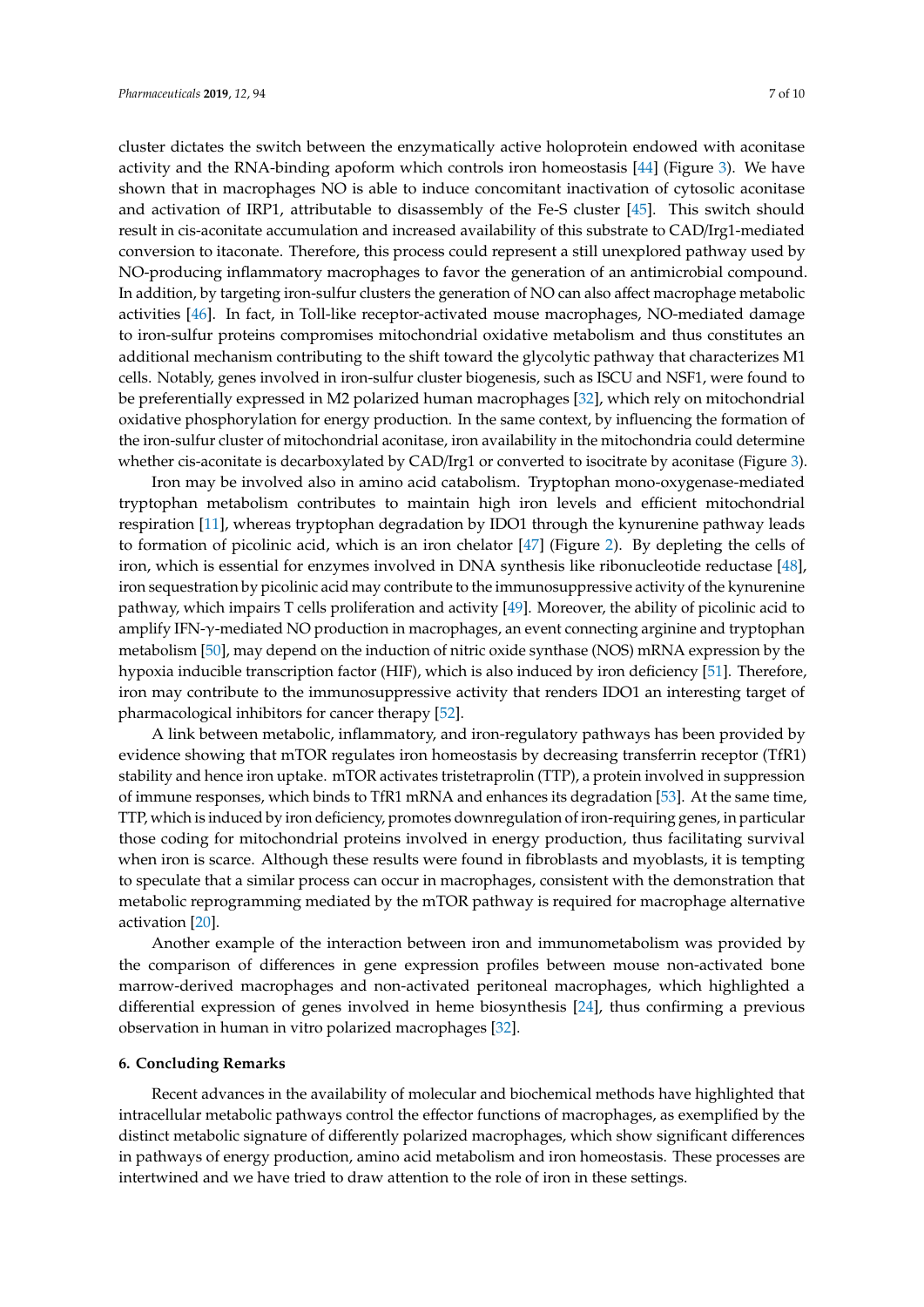In particular, the effect of variations in iron availability on immunometabolism may impinge on the relevant role played by macrophages in several pathologic conditions like obesity, diabetes, cardiovascular diseases, tumors. Indeed, iron homeostasis is altered in adipose tissue associated macrophages, which have a pathogenetic role in obesity favoring insulin resistance [\[54\]](#page-9-14), and macrophage iron is key in the development and progression of atherosclerotic plaques (discussed in Reference [\[55\]](#page-9-15)).

**Author Contributions:** Conceptualization, S.R.; E.G. and G.C.; Writing, Review & Editing, S.R., E.G. and G.G.; Visualization, S.R. and E.G.

**Funding:** This research was funded by Piano di sostegno alla ricerca of the University of Milan grant number PSR 18.

**Acknowledgments:** The authors are supported by grants from the Ministry of University and Research.

**Conflicts of Interest:** The authors declare no conflicts of interest.

# **References**

- <span id="page-7-0"></span>1. Jiang, S.; Yan, W. T-cell immunometabolism against cancer. *Cancer Lett.* **2016**, *382*, 255–258. [\[CrossRef\]](http://dx.doi.org/10.1016/j.canlet.2016.09.003) [\[PubMed\]](http://www.ncbi.nlm.nih.gov/pubmed/27664755)
- <span id="page-7-1"></span>2. Mantovani, A.; Sica, A.; Locati, M. Macrophage polarization comes of age. *Immunity* **2005**, *23*, 344–346. [\[CrossRef\]](http://dx.doi.org/10.1016/j.immuni.2005.10.001) [\[PubMed\]](http://www.ncbi.nlm.nih.gov/pubmed/16226499)
- <span id="page-7-2"></span>3. Biswas, S.K.; Mantovani, A. Orchestration of metabolism by macrophages. *Cell Metab.* **2012**, *15*, 432–437. [\[CrossRef\]](http://dx.doi.org/10.1016/j.cmet.2011.11.013) [\[PubMed\]](http://www.ncbi.nlm.nih.gov/pubmed/22482726)
- <span id="page-7-3"></span>4. Murray, P.J. Macrophage Polarization. *Annu. Rev. Physiol.* **2017**, *79*, 541–566. [\[CrossRef\]](http://dx.doi.org/10.1146/annurev-physiol-022516-034339) [\[PubMed\]](http://www.ncbi.nlm.nih.gov/pubmed/27813830)
- <span id="page-7-4"></span>5. O'Neill, L.A.; Kishton, R.J.; Rathmell, J. A guide to immunometabolism for immunologists. *Nat. Rev. Immunol.* **2016**, *16*, 553–565. [\[CrossRef\]](http://dx.doi.org/10.1038/nri.2016.70) [\[PubMed\]](http://www.ncbi.nlm.nih.gov/pubmed/27396447)
- <span id="page-7-5"></span>6. Mills, E.L.; Kelly, B.; Logan, A.; Costa, A.S.H.; Varma, M.; Bryant, C.E.; Tourlomousis, P.; Däbritz, J.H.M.; Gottlieb, E.; Latorre, I.; et al. Succinate Dehydrogenase Supports Metabolic Repurposing of Mitochondria to Drive Inflammatory Macrophages. *Cell* **2016**, *167*, 457–470.e413. [\[CrossRef\]](http://dx.doi.org/10.1016/j.cell.2016.08.064) [\[PubMed\]](http://www.ncbi.nlm.nih.gov/pubmed/27667687)
- <span id="page-7-6"></span>7. El-Zaatari, M.; Kao, J.Y. Role of Dietary Metabolites in Regulating the Host Immune Response in Gastrointestinal Disease. *Front. Immunol.* **2017**, *8*, 51. [\[CrossRef\]](http://dx.doi.org/10.3389/fimmu.2017.00051) [\[PubMed\]](http://www.ncbi.nlm.nih.gov/pubmed/28191010)
- <span id="page-7-7"></span>8. Rani, R.; Jordan, M.B.; Divanovic, S.; Herbert, D.R. IFN-γ-driven IDO production from macrophages protects IL-4Rα-deficient mice against lethality during Schistosoma mansoni infection. *Am. J. Pathol.* **2012**, *180*, 2001–2008. [\[CrossRef\]](http://dx.doi.org/10.1016/j.ajpath.2012.01.013) [\[PubMed\]](http://www.ncbi.nlm.nih.gov/pubmed/22426339)
- <span id="page-7-8"></span>9. Munn, D.H.; Shafizadeh, E.; Attwood, J.T.; Bondarev, I.; Pashine, A.; Mellor, A.L. Inhibition of T cell proliferation by macrophage tryptophan catabolism. *J. Exp. Med.* **1999**, *189*, 1363–1372. [\[CrossRef\]](http://dx.doi.org/10.1084/jem.189.9.1363) [\[PubMed\]](http://www.ncbi.nlm.nih.gov/pubmed/10224276)
- <span id="page-7-9"></span>10. Memari, B.; Bouttier, M.; Dimitrov, V.; Ouellette, M.; Behr, M.A.; Fritz, J.H.; White, J.H. Engagement of the Aryl Hydrocarbon Receptor in Mycobacterium tuberculosis-Infected Macrophages Has Pleiotropic Effects on Innate Immune Signaling. *J. Immunol.* **2015**, *195*, 4479–4491. [\[CrossRef\]](http://dx.doi.org/10.4049/jimmunol.1501141) [\[PubMed\]](http://www.ncbi.nlm.nih.gov/pubmed/26416282)
- <span id="page-7-10"></span>11. Cronin, S.J.F.; Seehus, C.; Weidinger, A.; Talbot, S.; Reissig, S.; Seifert, M.; Pierson, Y.; McNeill, E.; Longhi, M.S.; Turnes, B.L.; et al. The metabolite BH4 controls T cell proliferation in autoimmunity and cancer. *Nature* **2018**, *563*, 564–568. [\[CrossRef\]](http://dx.doi.org/10.1038/s41586-018-0701-2) [\[PubMed\]](http://www.ncbi.nlm.nih.gov/pubmed/30405245)
- <span id="page-7-11"></span>12. Langston, P.K.; Shibata, M.; Horng, T. Metabolism Supports Macrophage Activation. *Front. Immunol.* **2017**, *8*, 61. [\[CrossRef\]](http://dx.doi.org/10.3389/fimmu.2017.00061) [\[PubMed\]](http://www.ncbi.nlm.nih.gov/pubmed/28197151)
- 13. Loftus, R.M.; Finlay, D.K. Immunometabolism: Cellular Metabolism Turns Immune Regulator. *J. Biol. Chem.* **2016**, *291*, 1–10. [\[CrossRef\]](http://dx.doi.org/10.1074/jbc.R115.693903) [\[PubMed\]](http://www.ncbi.nlm.nih.gov/pubmed/26534957)
- <span id="page-7-12"></span>14. Van den Bossche, J.; O'Neill, L.A.; Menon, D. Macrophage Immunometabolism: Where Are We (Going)? *Trends Immunol.* **2017**, *38*, 395–406. [\[CrossRef\]](http://dx.doi.org/10.1016/j.it.2017.03.001) [\[PubMed\]](http://www.ncbi.nlm.nih.gov/pubmed/28396078)
- <span id="page-7-13"></span>15. Cramer, T.; Yamanishi, Y.; Clausen, B.E.; Förster, I.; Pawlinski, R.; Mackman, N.; Haase, V.H.; Jaenisch, R.; Corr, M.; Nizet, V.; et al. HIF-1alpha is essential for myeloid cell-mediated inflammation. *Cell* **2003**, *112*, 645–657. [\[CrossRef\]](http://dx.doi.org/10.1016/S0092-8674(03)00154-5)
- <span id="page-7-14"></span>16. Luan, H.H.; Medzhitov, R. Food Fight: Role of Itaconate and Other Metabolites in Antimicrobial Defense. *Cell Metab.* **2016**, *24*, 379–387. [\[CrossRef\]](http://dx.doi.org/10.1016/j.cmet.2016.08.013) [\[PubMed\]](http://www.ncbi.nlm.nih.gov/pubmed/27626199)
- <span id="page-7-15"></span>17. Cordes, T.; Michelucci, A.; Hiller, K. Itaconic Acid: The Surprising Role of an Industrial Compound as a Mammalian Antimicrobial Metabolite. *Annu. Rev. Nutr.* **2015**, *35*, 451–473. [\[CrossRef\]](http://dx.doi.org/10.1146/annurev-nutr-071714-034243) [\[PubMed\]](http://www.ncbi.nlm.nih.gov/pubmed/25974697)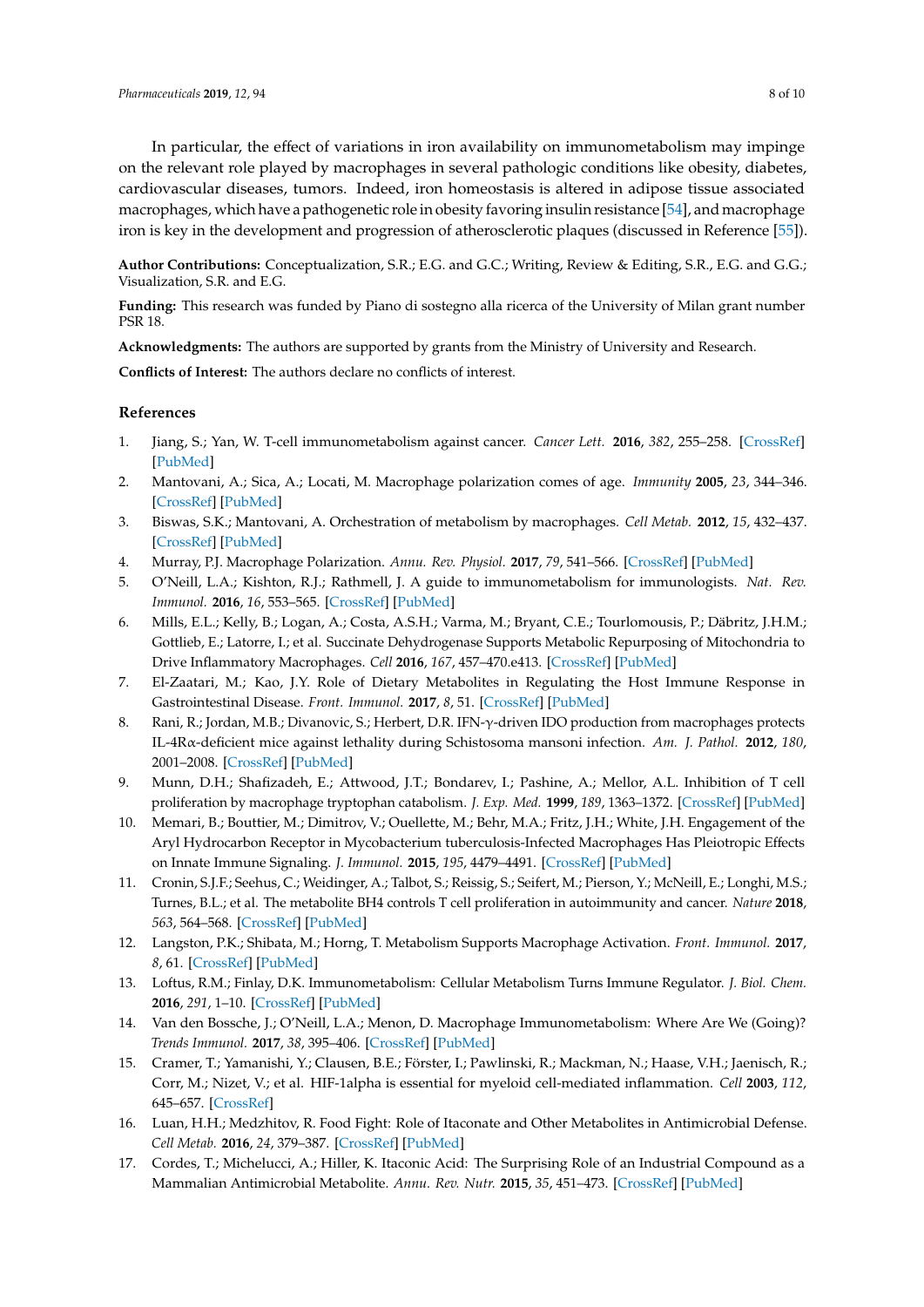- <span id="page-8-0"></span>18. Papathanassiu, A.E.; Ko, J.H.; Imprialou, M.; Bagnati, M.; Srivastava, P.K.; Vu, H.A.; Cucchi, D.; McAdoo, S.P.; Ananieva, E.A.; Mauro, C.; et al. BCAT1 controls metabolic reprogramming in activated human macrophages and is associated with inflammatory diseases. *Nat. Commun.* **2017**, *8*, 16040. [\[CrossRef\]](http://dx.doi.org/10.1038/ncomms16040)
- <span id="page-8-1"></span>19. Sica, A.; Strauss, L.; Consonni, F.M.; Travelli, C.; Genazzani, A.; Porta, C. Metabolic regulation of suppressive myeloid cells in cancer. *Cytokine Growth Factor Rev.* **2017**, *35*, 27–35. [\[CrossRef\]](http://dx.doi.org/10.1016/j.cytogfr.2017.05.002)
- <span id="page-8-2"></span>20. Huang, S.C.; Smith, A.M.; Everts, B.; Colonna, M.; Pearce, E.L.; Schilling, J.D.; Pearce, E.J. Metabolic Reprogramming Mediated by the mTORC2-IRF4 Signaling Axis Is Essential for Macrophage Alternative Activation. *Immunity* **2016**, *45*, 817–830. [\[CrossRef\]](http://dx.doi.org/10.1016/j.immuni.2016.09.016)
- <span id="page-8-3"></span>21. Ouimet, M.; Ediriweera, H.N.; Gundra, U.M.; Sheedy, F.J.; Ramkhelawon, B.; Hutchison, S.B.; Rinehold, K.; van Solingen, C.; Fullerton, M.D.; Cecchini, K.; et al. MicroRNA-33-dependent regulation of macrophage metabolism directs immune cell polarization in atherosclerosis. *J. Clin. Investig.* **2015**, *125*, 4334–4348. [\[CrossRef\]](http://dx.doi.org/10.1172/JCI81676) [\[PubMed\]](http://www.ncbi.nlm.nih.gov/pubmed/26517695)
- <span id="page-8-4"></span>22. Morioka, S.; Perry, J.S.A.; Raymond, M.H.; Medina, C.B.; Zhu, Y.; Zhao, L.; Serbulea, V.; Onengut-Gumuscu, S.; Leitinger, N.; Kucenas, S.; et al. Efferocytosis induces a novel SLC program to promote glucose uptake and lactate release. *Nature* **2018**, *563*, 714–718. [\[CrossRef\]](http://dx.doi.org/10.1038/s41586-018-0735-5) [\[PubMed\]](http://www.ncbi.nlm.nih.gov/pubmed/30464343)
- <span id="page-8-5"></span>23. Zhang, S.; Weinberg, S.; DeBerge, M.; Gainullina, A.; Schipma, M.; Kinchen, J.M.; Ben-Sahra, I.; Gius, D.R.; Yvan-Charvet, L.; Chandel, N.S.; et al. Efferocytosis Fuels Requirements of Fatty Acid Oxidation and the Electron Transport Chain to Polarize Macrophages for Tissue Repair. *Cell Metab.* **2019**, *29*, 443–456.e445. [\[CrossRef\]](http://dx.doi.org/10.1016/j.cmet.2018.12.004) [\[PubMed\]](http://www.ncbi.nlm.nih.gov/pubmed/30595481)
- <span id="page-8-6"></span>24. Artyomov, M.N.; Sergushichev, A.; Schilling, J.D. Integrating immunometabolism and macrophage diversity. *Semin. Immunol.* **2016**, *28*, 417–424. [\[CrossRef\]](http://dx.doi.org/10.1016/j.smim.2016.10.004) [\[PubMed\]](http://www.ncbi.nlm.nih.gov/pubmed/27771140)
- <span id="page-8-7"></span>25. Ganta, V.C.; Choi, M.H.; Kutateladze, A.; Fox, T.E.; Farber, C.R.; Annex, B.H. A MicroRNA93-Interferon Regulatory Factor-9-Immunoresponsive Gene-1-Itaconic Acid Pathway Modulates M2-Like Macrophage Polarization to Revascularize Ischemic Muscle. *Circulation* **2017**, *135*, 2403–2425. [\[CrossRef\]](http://dx.doi.org/10.1161/CIRCULATIONAHA.116.025490) [\[PubMed\]](http://www.ncbi.nlm.nih.gov/pubmed/28356443)
- <span id="page-8-8"></span>26. Sukhbaatar, N.; Weichhart, T. Iron Regulation: Macrophages in Control. *Pharmaceuticals* **2018**, *11*, 137. [\[CrossRef\]](http://dx.doi.org/10.3390/ph11040137) [\[PubMed\]](http://www.ncbi.nlm.nih.gov/pubmed/30558109)
- <span id="page-8-9"></span>27. Recalcati, S.; Locati, M.; Cairo, G. Systemic and cellular consequences of macrophage control of iron metabolism. *Semin. Immunol.* **2012**, *24*, 393–398. [\[CrossRef\]](http://dx.doi.org/10.1016/j.smim.2013.01.001) [\[PubMed\]](http://www.ncbi.nlm.nih.gov/pubmed/23375134)
- <span id="page-8-10"></span>28. Cairo, G.; Recalcati, S.; Mantovani, A.; Locati, M. Iron trafficking and metabolism in macrophages: Contribution to the polarized phenotype. *Trends Immunol.* **2011**, *32*, 241–247. [\[CrossRef\]](http://dx.doi.org/10.1016/j.it.2011.03.007) [\[PubMed\]](http://www.ncbi.nlm.nih.gov/pubmed/21514223)
- <span id="page-8-11"></span>29. Soares, M.P.; Hamza, I. Macrophages and Iron Metabolism. *Immunity* **2016**, *44*, 492–504. [\[CrossRef\]](http://dx.doi.org/10.1016/j.immuni.2016.02.016)
- <span id="page-8-12"></span>30. Weiss, G.; Goodnough, L.T. Anemia of chronic disease. *N. Engl. J. Med.* **2005**, *352*, 1011–1023. [\[CrossRef\]](http://dx.doi.org/10.1056/NEJMra041809)
- <span id="page-8-13"></span>31. Ganz, T.; Nemeth, E. Iron homeostasis in host defence and inflammation. *Nat. Rev. Immunol.* **2015**, *15*, 500–510. [\[CrossRef\]](http://dx.doi.org/10.1038/nri3863) [\[PubMed\]](http://www.ncbi.nlm.nih.gov/pubmed/26160612)
- <span id="page-8-14"></span>32. Recalcati, S.; Locati, M.; Marini, A.; Santambrogio, P.; Zaninotto, F.; De Pizzol, M.; Zammataro, L.; Girelli, D.; Cairo, G. Differential regulation of iron homeostasis during human macrophage polarized activation. *Eur. J. Immunol.* **2010**, *40*, 824–835. [\[CrossRef\]](http://dx.doi.org/10.1002/eji.200939889) [\[PubMed\]](http://www.ncbi.nlm.nih.gov/pubmed/20039303)
- <span id="page-8-15"></span>33. Drakesmith, H.; Nemeth, E.; Ganz, T. Ironing out Ferroportin. *Cell Metab.* **2015**, *22*, 777–787. [\[CrossRef\]](http://dx.doi.org/10.1016/j.cmet.2015.09.006) [\[PubMed\]](http://www.ncbi.nlm.nih.gov/pubmed/26437604)
- <span id="page-8-16"></span>34. Mantovani, A.; Sozzani, S.; Locati, M.; Allavena, P.; Sica, A. Macrophage polarization: Tumor-associated macrophages as a paradigm for polarized M2 mononuclear phagocytes. *Trends Immunol.* **2002**, *23*, 549–555. [\[CrossRef\]](http://dx.doi.org/10.1016/S1471-4906(02)02302-5)
- <span id="page-8-17"></span>35. Zhou, Y.; Que, K.T.; Zhang, Z.; Yi, Z.J.; Zhao, P.X.; You, Y.; Gong, J.P.; Liu, Z.J. Iron overloaded polarizes macrophage to proinflammation phenotype through ROS/acetyl-p53 pathway. *Cancer Med.* **2018**, *7*, 4012–4022. [\[CrossRef\]](http://dx.doi.org/10.1002/cam4.1670) [\[PubMed\]](http://www.ncbi.nlm.nih.gov/pubmed/29989329)
- <span id="page-8-18"></span>36. Zhou, J.; Ye, S.; Fujiwara, T.; Manolagas, S.C.; Zhao, H. Steap4 plays a critical role in osteoclastogenesis in vitro by regulating cellular iron/reactive oxygen species (ROS) levels and cAMP response element-binding protein (CREB) activation. *J. Biol. Chem.* **2013**, *288*, 30064–30074. [\[CrossRef\]](http://dx.doi.org/10.1074/jbc.M113.478750)
- <span id="page-8-19"></span>37. Alkhateeb, A.A.; Han, B.; Connor, J.R. Ferritin stimulates breast cancer cells through an iron-independent mechanism and is localized within tumor-associated macrophages. *Breast Cancer Res. Treat.* **2013**, *137*, 733–744. [\[CrossRef\]](http://dx.doi.org/10.1007/s10549-012-2405-x)
- <span id="page-8-20"></span>38. Recalcati, S.; Gammella, E.; Buratti, P.; Doni, A.; Anselmo, A.; Locati, M.; Cairo, G. Macrophage ferroportin is essential for stromal cell proliferation in wound healing. *Haematologica* **2019**, *104*, 47–58. [\[CrossRef\]](http://dx.doi.org/10.3324/haematol.2018.197517)